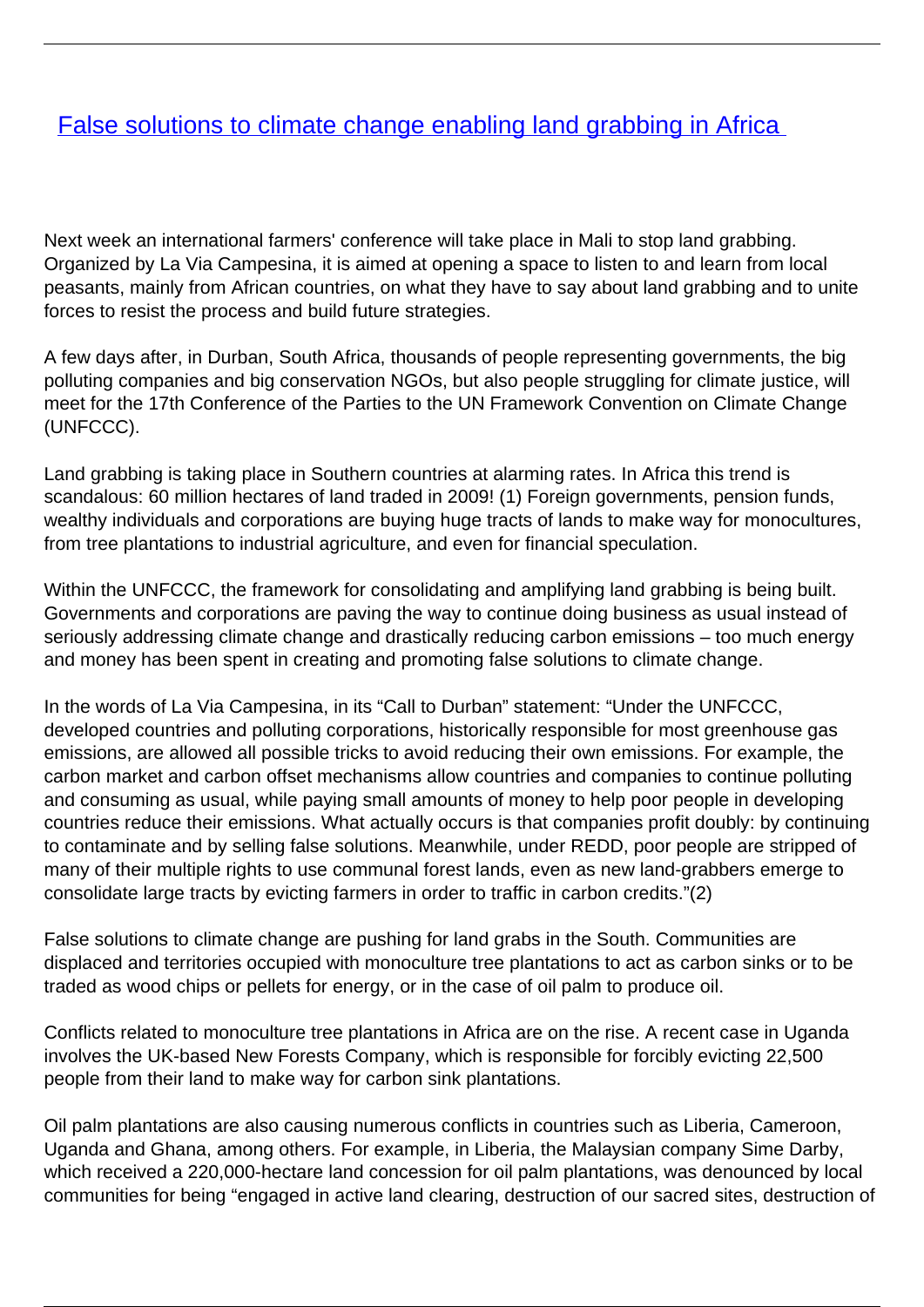our crops, damming of our creeks and streams, filling in of our swamps, destruction of grave sites, destruction and pollution of our drinking water sources, forceful displacement of our people without adequate compensation, active planting and cultivation of oil palm including the massive establishment of an oil palm nursery without our free prior informed consent." (3).

In Cameroon, the US-based SG Sustainable Oils (SGSO) is planning a 30,000-hectare oil palm plantation in the South West Region in an area directly adjacent to Korup National Park and Rumpi Hills Forest Reserve, and another 40,000 hectares just to the east of that plantation and adjacent to Bakossi National Park and Banyang-Mbo Wildlife Sanctuary. Opponents say: "The oil palm plantation will displace and disrupt the social and economic situation of over 30 villages (over 3,000 people). Their culture and way of life is closely tied to these forests, which provide these villages with clean water, food, and important income-earning capabilities. Most of these villagers rely heavily on farming to feed their families and earn an income. It is unclear how local villagers will be compensated for the loss of their forest and farms. Some documents suggest that villages will be resettled and/or will be allowed to remain, but will be surrounded by oil palms." (4)

REDD (Reducing Emissions from Deforestation and Forest Degradation) is among the newest false solutions that will also serve to expand land grabs. There are several cases reported of communities being expelled or displaced from their territories or communities whose rights to use their lands and forests are jeopardized by REDD projects.

The recent WRM publication on the REDD pilot project in the Democratic Republic of Congo being undertaken by Conservation International and the Walt Disney Company in the two forest reserves of Tayna and Kisimba-Ikobo describes the numerous flaws and rights violations of these kinds of initiatives. The report says: "We were able to determine that the consent for the implementation of the REDD project in the Kisimba-Ikobo reserve has numerous flaws and is, at best, only partial. Moreover, the process has only deepened an ongoing conflict in which land and forest use rights are at stake. Part of the community is opposed to the REDD project because it merely reinforces the creation of a 'community' reserve which, in fact, has stripped these communities of their rights over their ancestral lands and forests. In a recent letter addressed to the governor of the province by dissatisfied communities from this reserve, they state that they are opposed to the REDD project because it does not respect their rights to the land and they have not been given the opportunity to express their demands.

"The significant percentage of the population of Kisimba and Ikobo who already opposed the creation of the nature reserve and now the REDD project are being even further marginalized. The REDD project promoters seem to simply ignore the fact that this part of the population did not provide its consent for the project, and they are doing nothing to attempt to resolve the conflict."(5)

False solutions to climate change are at the very least distracting, if not criminal. The time has come to be aware that the real solution to climate change is for polluting countries to cut carbon emissions at source.

Teresa Perez, WRM, teresap@wrm.org.uv

- 1-<http://farmlandgrab.org/post/view/19559>
- 2- [http://viacampesina.org/en/index.php?option=com\\_content&view=article&id=1109:la-via](http://viacampesina.org/en/index.php?option=com_content&view=article&id=1109:la-via-campesina-call-to-durban&catid=48:-climate-change-and-agrofuels&Itemid=75)[campesina-call-to-durban&catid=48:-climate-change-and-agrofuels&Itemid=75](http://viacampesina.org/en/index.php?option=com_content&view=article&id=1109:la-via-campesina-call-to-durban&catid=48:-climate-change-and-agrofuels&Itemid=75)

3- Letter of complaint to the Roundtable on Sustainable Palm Oil (RSPO) from members and inhabitants of affected local communities within the proposed Sime Darby 220,000 ha oil palm